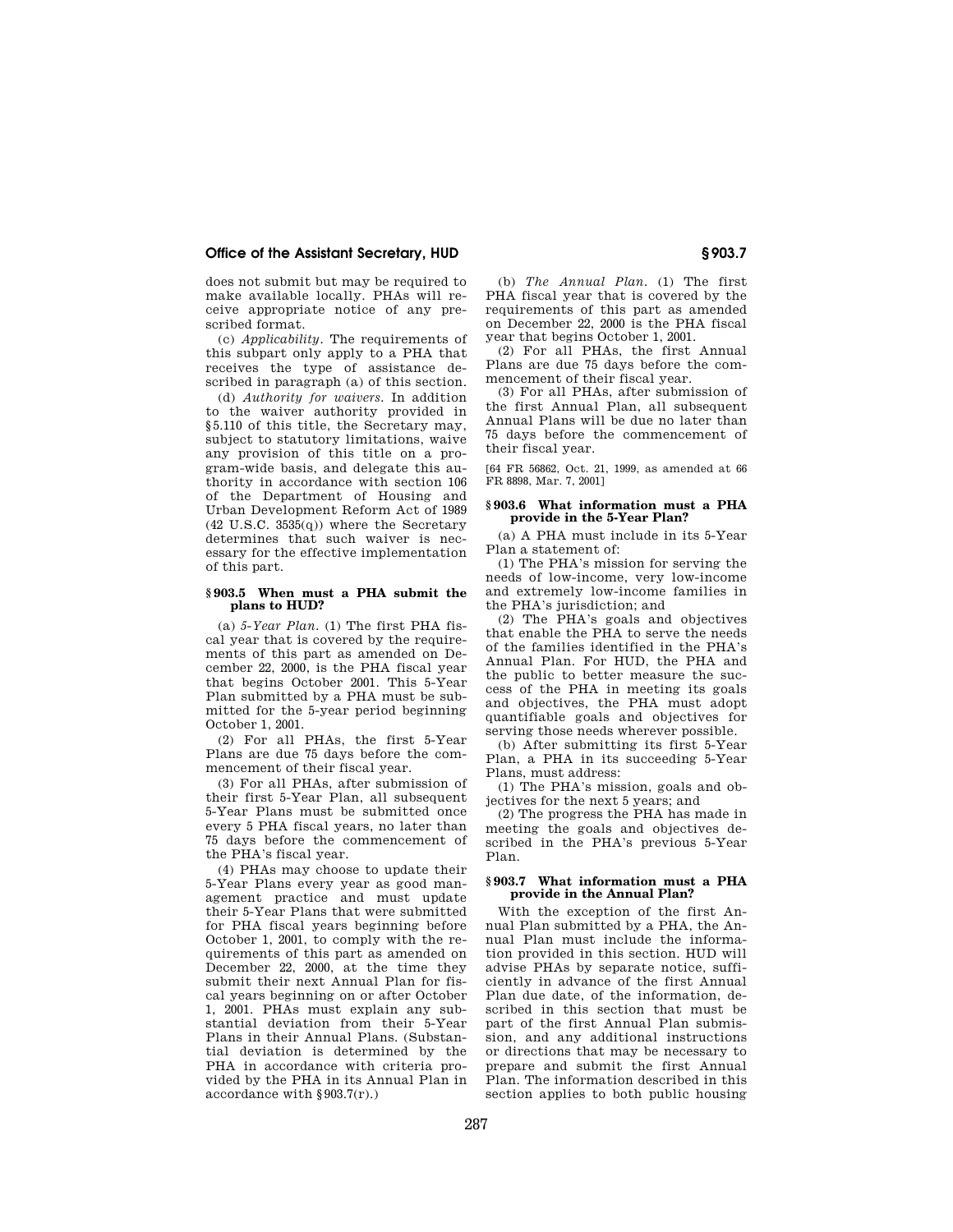# **§ 903.7 24 CFR Ch. IX (4–1–03 Edition)**

and tenant-based assistance, except where specifically stated otherwise. The information that the PHA must submit for HUD approval under the Annual Plan includes the discretionary policies of the various plan components or elements (for example, rent policies) and not the statutory or regulatory requirements that govern these plan components and that provide no discretion on the part of the PHA in implementation of the requirements. The PHA's Annual Plan must be consistent with the goals and objectives of the PHA's 5-Year Plan.

(a) *A statement of housing needs.* (1) This statement must address the housing needs of the low-income and very low-income families who reside in the jurisdiction served by the PHA, and other families who are on the public housing and Section 8 tenant-based assistance waiting lists, including:

(i) Families with incomes below 30 percent of area median (extremely lowincome families);

(ii) Elderly families and families with disabilities;

(iii) Households of various races and ethnic groups residing in the jurisdiction or on the waiting list.

(2) A PHA must make reasonable efforts to identify the housing needs of each of the groups listed in paragraph  $(a)(1)$  of this section based on information provided by the applicable Consolidated Plan, information provided by HUD, and other generally available data.

(i) The identification of housing needs must address issues of affordability, supply, quality, accessibility, size of units and location.

(ii) The statement of housing needs also must describe the ways in which the PHA intends, to the maximum extent practicable, to address those needs, and the PHA's reasons for choosing its strategy.

(b) *A statement of the PHA's deconcentration and other policies that govern eligibility, selection, and admissions.* This statement must describe the PHA's policies that govern resident or tenant eligibility, selection and admission. This statement also must describe any PHA admission preferences, and any occupancy policies that pertain to public housing units and housing units assisted under section 8(o) of the 1937 Act, as well as any unit assignment policies for public housing. This statement must include the following information:

(1) *Deconcentration Policy.* The PHA's deconcentration policy applicable to public housing, as described in §903.2(a).

(2) *Waiting List Procedures.* The PHA's procedures for maintaining waiting lists for admission to the PHA's public housing developments. The statement must address any site-based waiting lists, as authorized by section 6(s) of the 1937 Act (42 U.S.C. 1437d(s)), for public housing. Section 6(s) of the 1937 Act permits PHAs to establish a system of site-based waiting lists for public housing that is consistent with all applicable civil rights and fair housing laws and regulations. Notwithstanding any other regulations, a PHA may adopt site-based waiting lists where:

(i) The PHA regularly submits required occupancy data to HUD's Multifamily Tenant Characteristics Systems (MTCS) in an accurate, complete and timely manner;

(ii) The system of site-based waiting lists provides for full disclosure to each applicant of any option available to the applicant in the selection of the development in which to reside, including basic information about available sites (location, occupancy, number and size of accessible units, amenities such as day care, security, transportation and training programs) and an estimate of the period of time the applicant would likely have to wait to be admitted to units of different sizes and types (e.g., regular or accessible) at each site;

(iii) Adoption of site-based waiting lists would not violate any court order or settlement agreement, or be inconsistent with a pending complaint brought by HUD;

(iv) The PHA includes reasonable measures to assure that adoption of site-based waiting lists is consistent with affirmatively furthering fair housing, such as reasonable marketing activities to attract applicants regardless of race or ethnicity;

(v) The PHA provides for review of its site-based waiting list policy to determine if the policy is consistent with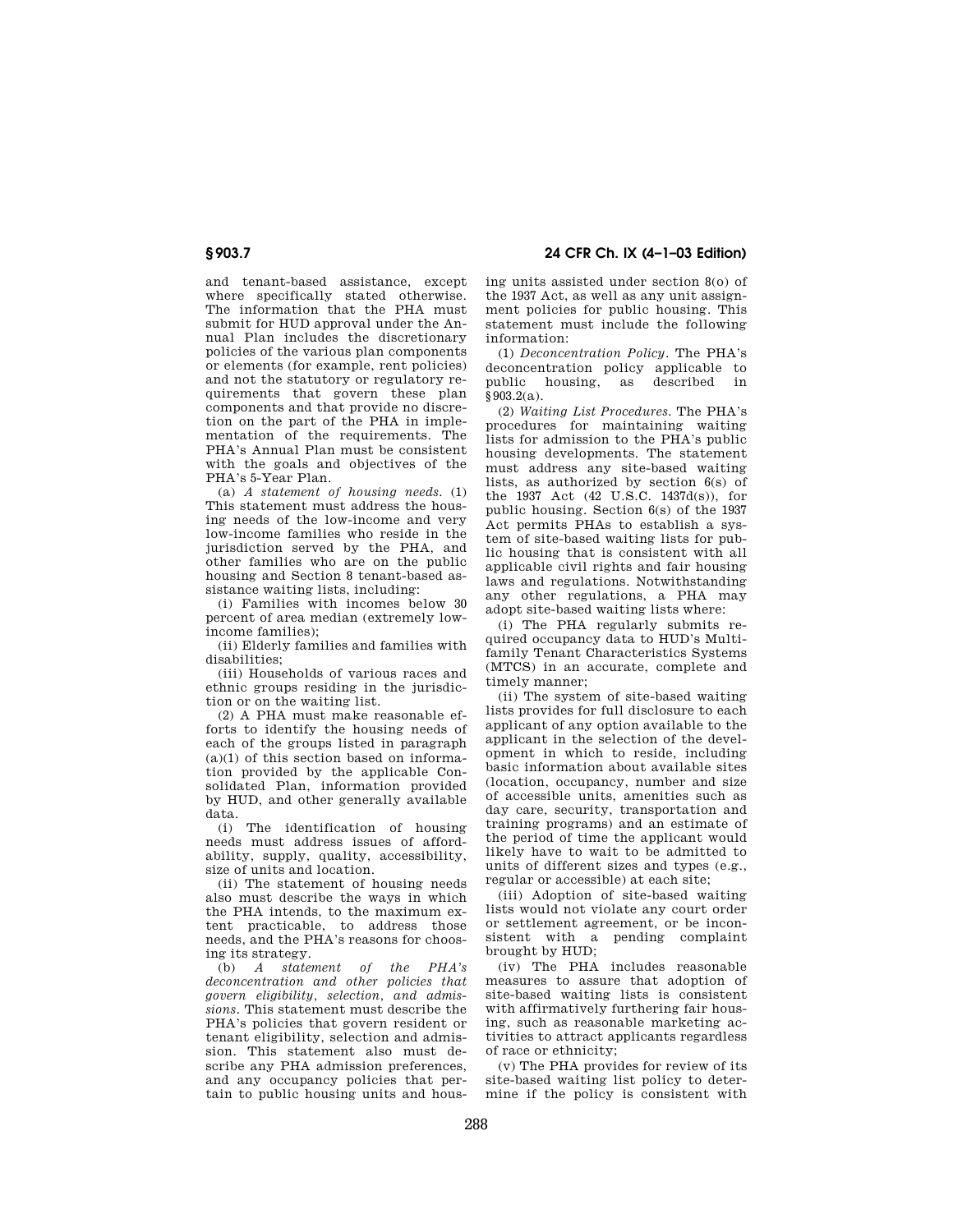### **Office of the Assistant Secretary, HUD § 903.7**

civil rights laws and certifications through the following steps:

(A) As part of the submission of the Annual Plan, the PHA shall assess changes in racial, ethnic or disabilityrelated tenant composition at each PHA site that may have occurred during the implementation of the sitebased waiting list, based upon MTCS occupancy data that has been confirmed to be complete and accurate by an independent audit (which may be the annual independent audit) or is otherwise satisfactory to HUD;

(B) At least every three years the PHA uses independent testers or other means satisfactory to HUD, to assure that the site-based waiting list is not being implemented in a discriminatory manner, and that no patterns or practices of discrimination exist, and providing the results to HUD;

(C) Taking any steps necessary to remedy the problems surfaced during the review; and

(D) Taking the steps necessary to affirmatively further fair housing.

(3) *Other admissions policies.* The PHA's admission policies that include any other PHA policies that govern eligibility, selection and admissions for the public housing (see part 960 of this title) and tenant-based assistance programs (see part 982, subpart E of this title). (The information requested on<br>site-based waiting lists and site-based waiting lists and deconcentration is applicable only to public housing.)

(c) *A statement of financial resources.* This statement must address the financial resources that are available to the PHA for the support of Federal public housing and tenant-based assistance programs administered by the PHA during the plan year. The statement must include a listing, by general categories, of the PHA's anticipated resources, such as PHA operating, capital and other anticipated Federal resources available to the PHA, as well as tenant rents and other income available to support public housing or tenant-based assistance. The statement also should include the non-Federal sources of funds supporting each Federal program, and state the planned uses for the resources.

(d) *A statement of the PHA's rent determination policies.* This statement must describe the PHA's basic discretionary policies that govern rents charged for public housing units, applicable flat rents, and the rental contributions of families receiving tenant-based assistance. For tenant-based assistance, this statement also shall cover any discretionary minimum tenant rents and payment standard policies.

(e) *A statement of the PHA's operation and management.* (1) This statement must list the PHA's rules, standards, and policies that govern maintenance and management of housing owned, assisted, or operated by the PHA.

(2) The policies listed in this statement must include a description of any measures necessary for the prevention or eradication of pest infestation. Pest infestation includes cockroach infestation.

(3) This statement must include a description of PHA management organization, and a listing of the programs administered by the PHA.

(4) The information requested on a PHA's rules, standards and policies regarding management and maintenance of housing applies only to public housing. The information requested on PHA program management and listing of administered programs applies to public housing and tenant-based assistance.

(f) *A statement of the PHA grievance procedures.* This statement describes the grievance and informal hearing and review procedures that the PHA makes available to its residents and applicants. These procedures include public housing grievance procedures and tenant-based assistance informal review procedures for applicants and hearing procedures for participants.

(g) *A statement of capital improvements needed.* With respect to public housing only, this statement describes the capital improvements necessary to ensure long-term physical and social viability of the PHA's public housing developments, including the capital improvements to be undertaken in the year in question and their estimated costs, and any other information required for participation in the Capital Fund. PHAs also are required to include 5-Year Plans covering large capital items.

(h) *A statement of any demolition and/ or disposition.* (1) *Plan for Demolition/Disposition.* With respect to public housing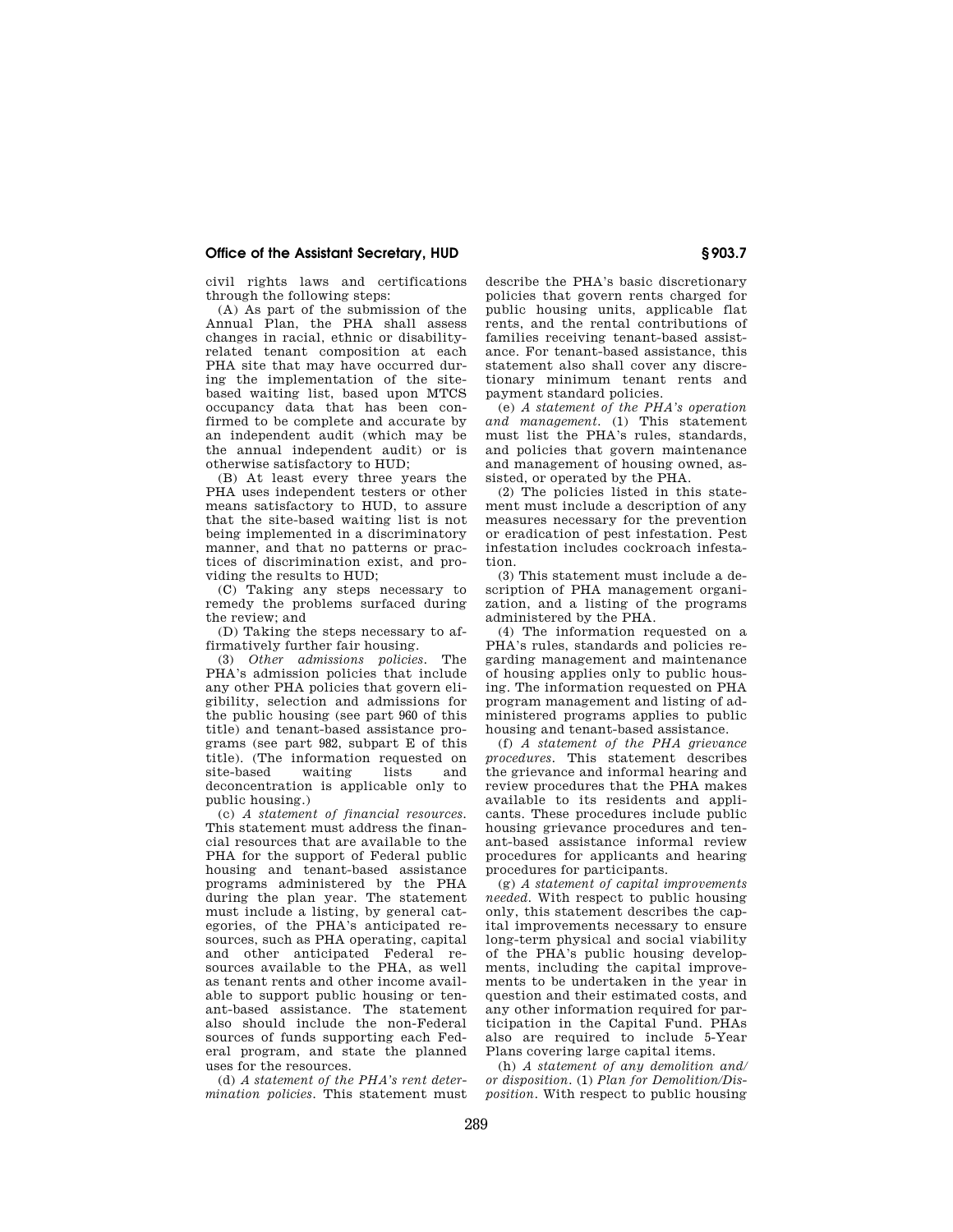only, a description of any public hous-

ing development, or portion of a public housing development, owned by the PHA for which the PHA has applied or will apply for demolition and/or disposition approval under section 18 of the 1937 Act (42 U.S.C. 1437p), and the timetable for demolition and/or disposition. The application and approval process for demolition and/or disposition is a separate process. Approval of the PHA Plan does not constitute approval of these activities.

(2) *Interim Plan for Demolition/Disposition.* (i) Before submission of the first Annual Plan, a PHA may submit an interim PHA Annual Plan solely for demolition/disposition. The interim plan must provide:

(A) The required description of the action to be taken;

(B) A certification of consistency with the Consolidated Plan;

(C) A description of how the plan is consistent with the Consolidated Plan;

(D) A relocation plan that includes the availability of units in the area and adequate funding; and

(E) Confirmation that a public hearing was held on the proposed action and that the resident advisory board was consulted.

(ii) Interim plans for demolition/disposition are subject to PHA Plan procedural requirements in this part (see §§903.13, 903.15, 903.17, 903.19, 903.21, 903.23, 903.25), with the following exception. If a resident advisory board has not yet been formed, the PHA may seek a waiver of the requirement to consult with the resident advisory board on the grounds that organizations that adequately represent residents for this purpose were consulted.

(iii) The actual application for demolition or disposition may be submitted at the same time as submission of the interim plan or at a later date.

(i) *A statement of the public housing developments designated as housing for elderly families or families with disabilities or elderly families and families with disabilities.*

(1) With respect to public housing only, this statement identifies any public housing developments owned, assisted, or operated by the PHA, or any portion of these developments, that:

(i) The PHA has designated for occupancy by:

(A) Only elderly families;

(B) Only families with disabilities; or (C) Elderly families and families with disabilities; and

(ii) The PHA will apply for designation for occupancy by:

(A) Only elderly families;

(B) Only families with disabilities; or

(C) Elderly families and families with disabilities as provided by section 7 of the 1937 Act  $(42 \text{ II S C} 1437e)$ .

(2) The designated housing application and approval process is a separate process. Approval of the PHA Plan does not constitute approval of these activities.

(j) *A statement of the conversion of public housing to tenant-based assistance.* (1) This statement describes:

(i) Any building or buildings that the PHA is required to convert to tenantbased assistance under section 33 of the 1937 Act (42 U.S.C. 1437z–5);

(ii) The status of any building or buildings that the PHA may be required to convert to tenant-based assistance under section 202 of the Fiscal Year 1996 HUD Appropriations Act (42 U.S.C. 14371 note); or

(iii) The PHA's plans to voluntarily convert under section 22 of the 1937 Act (42 U.S.C. 1437t).

(2) The statement also must include an analysis of the developments or buildings required to be converted under section 33.

(3) For both voluntary and required conversions, the statement must include the amount of assistance received commencing in Federal Fiscal Year 1999 to be used for rental assistance or other housing assistance in connection with such conversion.

(4) The application and approval processes for required or voluntary conversions are separate approval processes. Approval of the PHA Plan does not constitute approval of these activities.

(5) The information required under this paragraph (j) of this section is applicable to public housing and only that tenant-based assistance which is to be included in the conversion plan.

(k) *A statement of homeownership programs administered by the PHA.*

(1) This statement describes: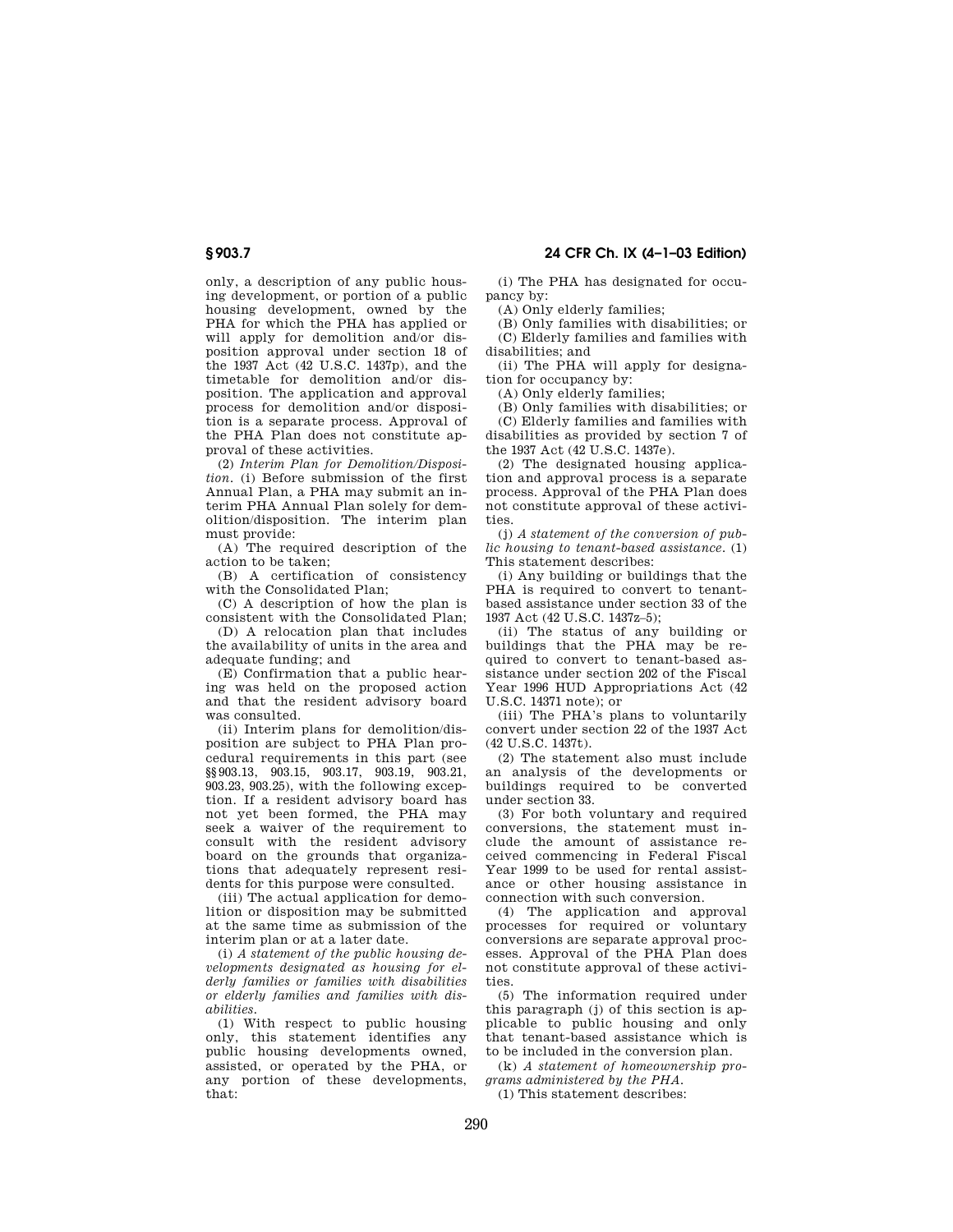# **Office of the Assistant Secretary, HUD § 903.7**

(i) Any homeownership programs administered by the PHA under section 8(y) of the 1937 Act (42 U.S.C. 1437f(y));

(ii) Any homeownership programs administered by the PHA under an approved section 5(h) homeownership program (42 U.S.C. 1437c(h));

(iii) An approved HOPE I program (42 U.S.C. 1437aaa); or

(iv) Any homeownership programs for which the PHA has applied to administer or will apply to administer under section 5(h), the HOPE I program, or section 32 of the 1937 Act (42 U.S.C. 1437z–4).

(2) The application and approval process for homeownership under the programs described in paragraph (k) of this section, with the exception of the section  $8(y)$  homeownership program, are separate processes. Approval of the PHA Plan does not constitute approval of these activities.

(l) *A statement of the PHA's community service and self-sufficiency programs.* (1) This statement describes:

(i) Any PHA programs relating to services and amenities coordinated, promoted or provided by the PHA for assisted families, including programs provided or offered as a result of the PHA's partnership with other entities;

(ii) Any PHA programs coordinated, promoted or provided by the PHA for the enhancement of the economic and social self-sufficiency of assisted families, including programs provided or offered as a result of the PHA's partnerships with other entities, and activities under section 3 of the Housing and Community Development Act of 1968 and under requirements for the Family Self-Sufficiency Program and others. The description of programs offered shall include the program's size (including required and actual size of the Family Self-Sufficiency program) and means of allocating assistance to households.

(iii) How the PHA will comply with the requirements of section 12(c) and (d) of the 1937 Act (42 U.S.C. 1437j(c) and (d)). These statutory provisions relate to community service by public housing residents and treatment of income changes in public housing and tenant-based assistance recipients resulting from welfare program requirements. PHAs must address any cooperation agreements, as described in section 12(d)(7) of the 1937 Act (42 U.S.C.  $1437j(d)(7)$ , that the PHA has entered into or plans to enter into.

(2) The information required by paragraph (l) of this section is applicable to both public housing and tenant-based assistance, except that the information regarding the PHA's compliance with the community service requirement applies only to public housing.

(m) *A statement of the PHA's safety and crime prevention measures.*

(1) With respect to public housing only, this statement describes the PHA's plan for safety and crime prevention to ensure the safety of the public housing residents that it serves. The plan for safety and crime prevention must be established in consultation with the police officer or officers in command of the appropriate precinct or police departments. The plan also must provide, on a developmentby-development or jurisdiction widebasis, the measures necessary to ensure the safety of public housing residents.

(2) The statement regarding the PHA's safety and crime prevention plan must include the following information:

(i) A description of the need for measures to ensure the safety of public housing residents;

(ii) A description of any crime prevention activities conducted or to be conducted by the PHA; and

(iii) A description of the coordination between the PHA and the appropriate police precincts for carrying out crime prevention measures and activities.

(3) If the PHA expects to receive drug elimination program grant funds, the PHA must submit, in addition to the information required by paragraph  $(m)(1)$  of this section, the plan required by HUD's Public Housing Drug Elimination Program regulations (see part 761 of this title).

(4) If HUD determines at any time that the security needs of a public housing development are not being adequately addressed by the PHA's plan, or that the local police precinct is not assisting the PHA with compliance with its crime prevention measures as described in the Annual Plan, HUD may mediate between the PHA and the